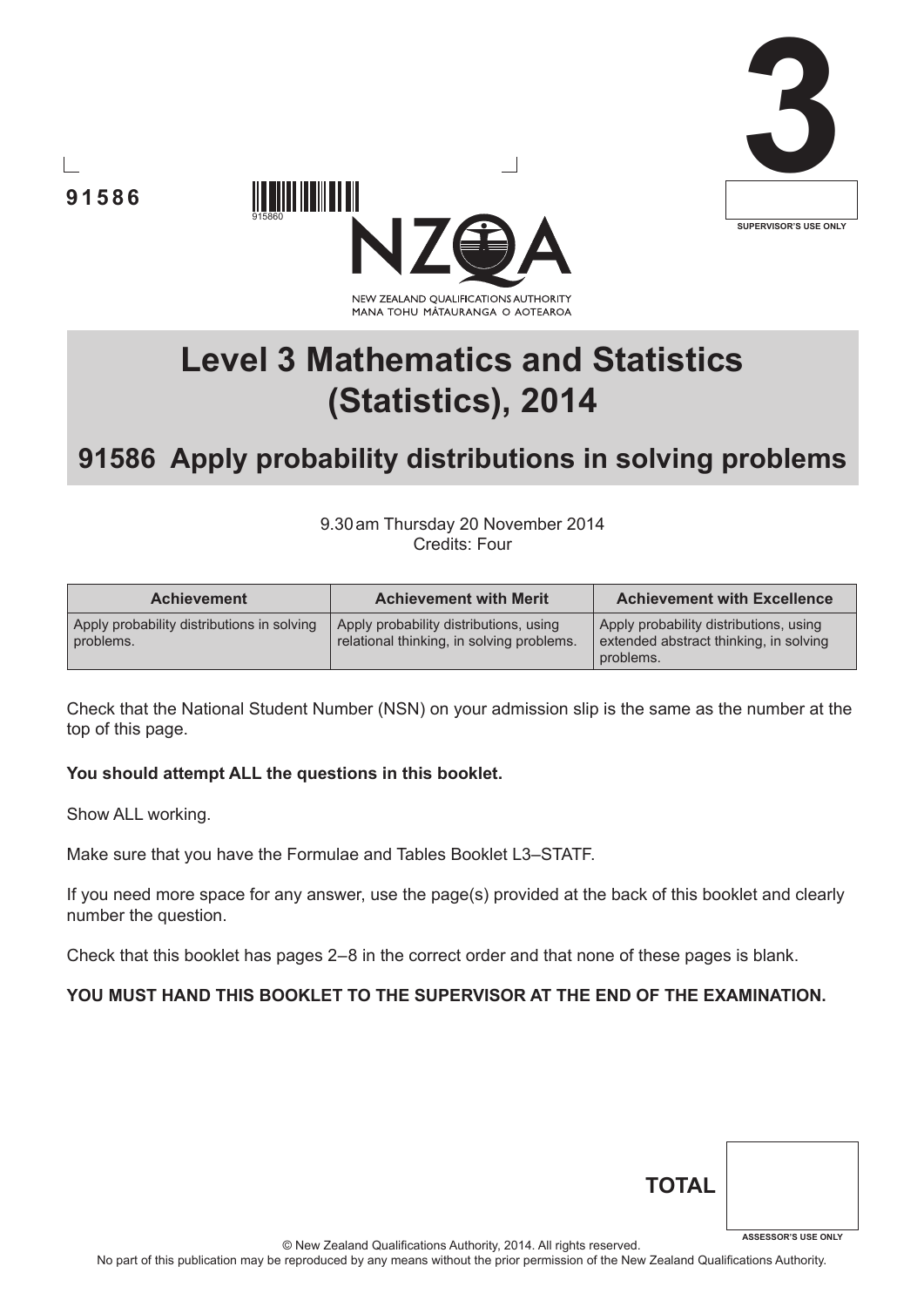### **Question One**

(a) The amount of caffeine in a "single shot" coffee can be modelled by a normal distribution, with mean 115 mg and standard deviation 10 mg.

Suppose that a customer orders three "single shot" coffees.

Calculate the probability that **all three** coffees contain between 108 mg and 122 mg of caffeine.

Give any assumption(s) that need to be made.

(b) The time it takes for a person to feel the effects of the caffeine in their coffee after they drink it can be modelled by a random variable that takes on values between 0 minutes and 40 minutes. The most likely time it takes a person to feel the effects of the caffeine in their coffee is 10 minutes.

 Using an appropriate model, calculate the probability that it will take less than five minutes OR more than 10 minutes for a person to feel the effects of the caffeine in their coffee.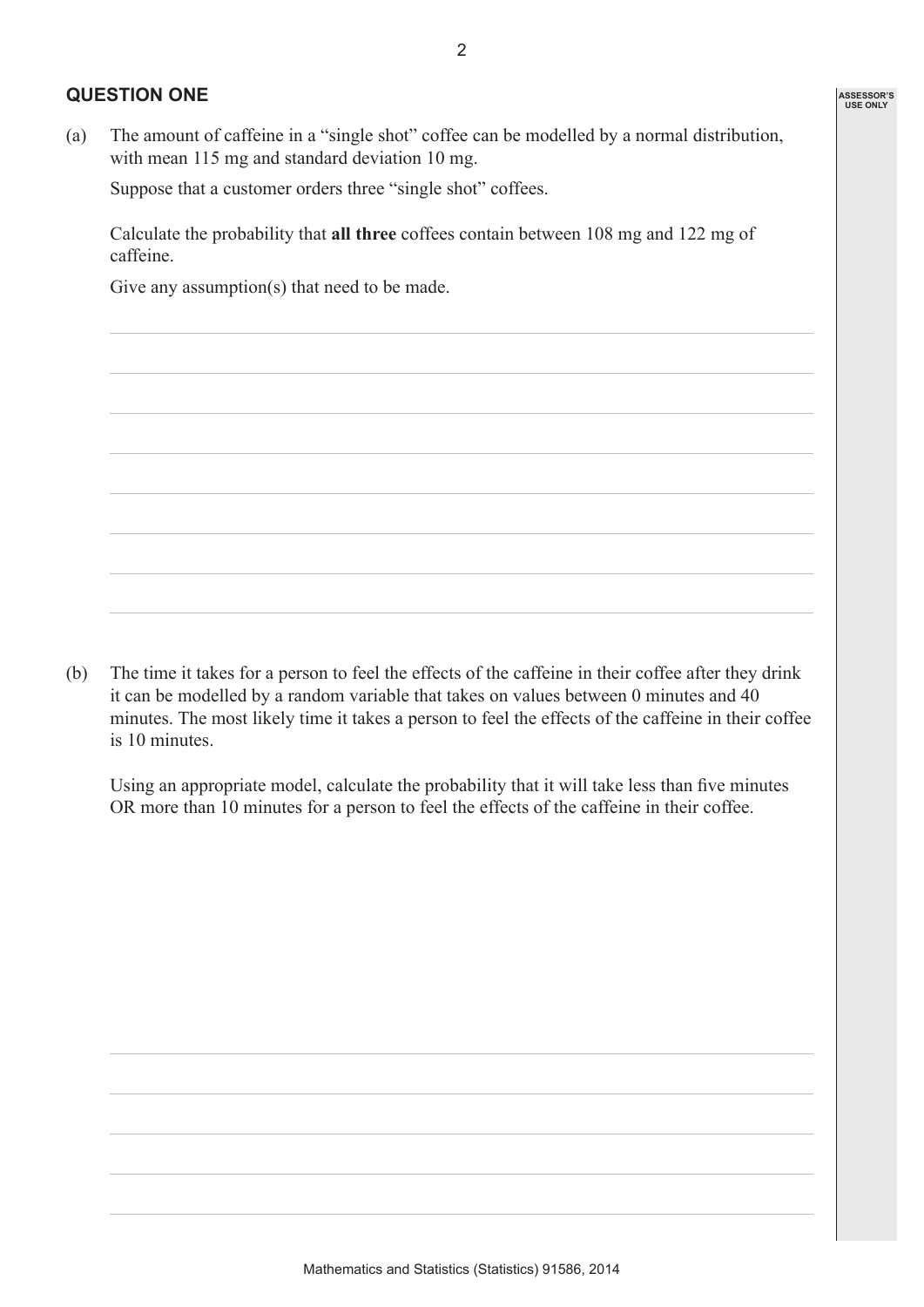(c) Around 35% of "large size" latte coffees contain more than 405 mL of milk.

A café owner uses a normal distribution with mean 400 mL to model the amount of milk used in "large size" lattes.

(i) Using this model, calculate the percentage of "large size" lattes that could be expected to contain more than 410 mL of milk.

(ii) Discuss one potential limitation with using a normal distribution to model the amount of milk used in a "large size" latte.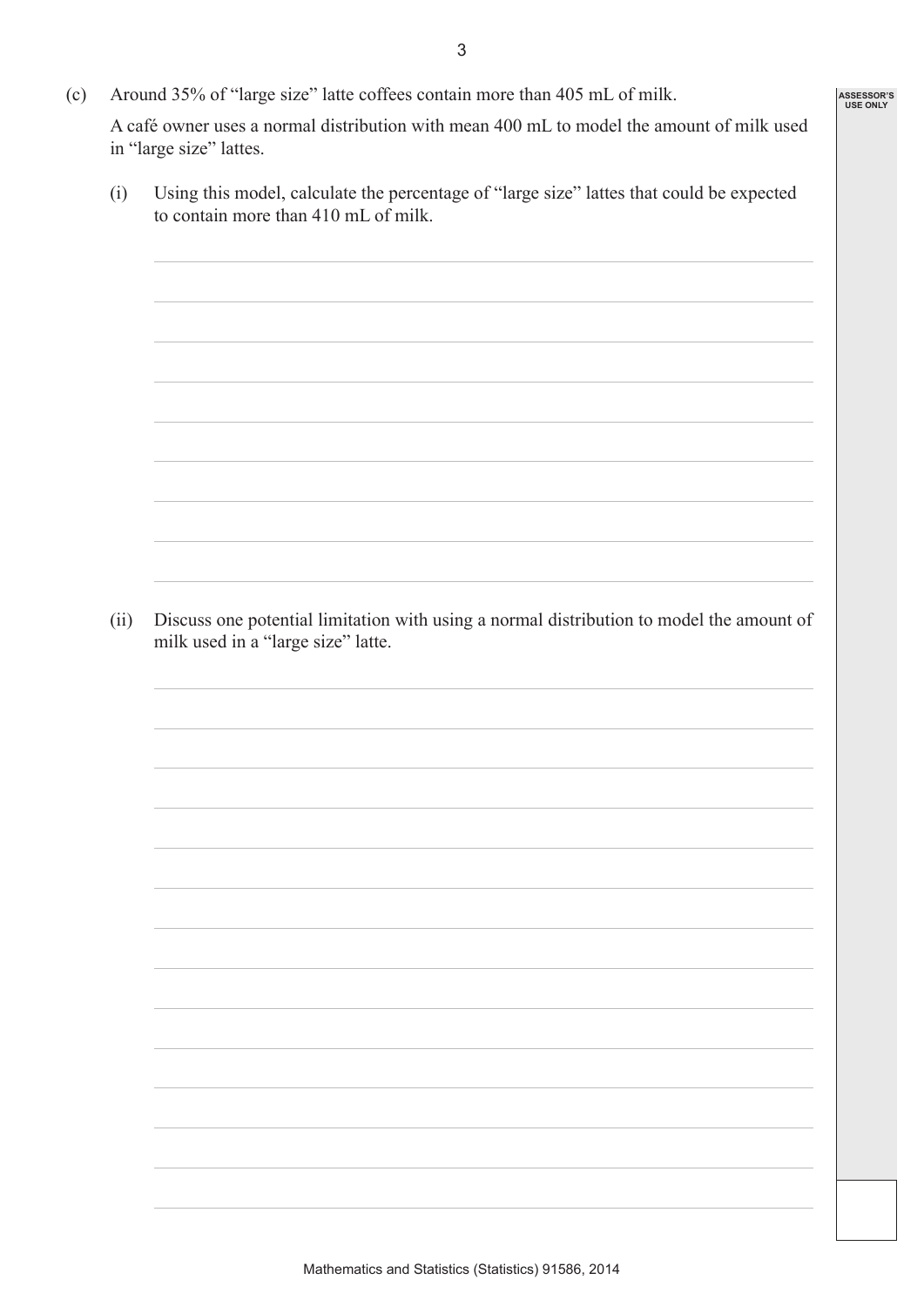# **Question Two**

- (a) A café owner estimates that 30% of latte coffees are made with trim milk. Over a period of a week, the café owner has recorded how many lattes were made with trim milk or with other milk for "sets" of five consecutive latte orders.
	- (i) Justify the use of the binomial distribution to model the number of lattes in a set of 5 that are made with trim milk.

(ii) The café owner has begun to produce a graph comparing the data collected (the experimental distribution shown shaded) and the binomial distribution model (the theoretical distribution shown in blue).

 Complete the graph by showing the remaining values for the binomial distribution model.

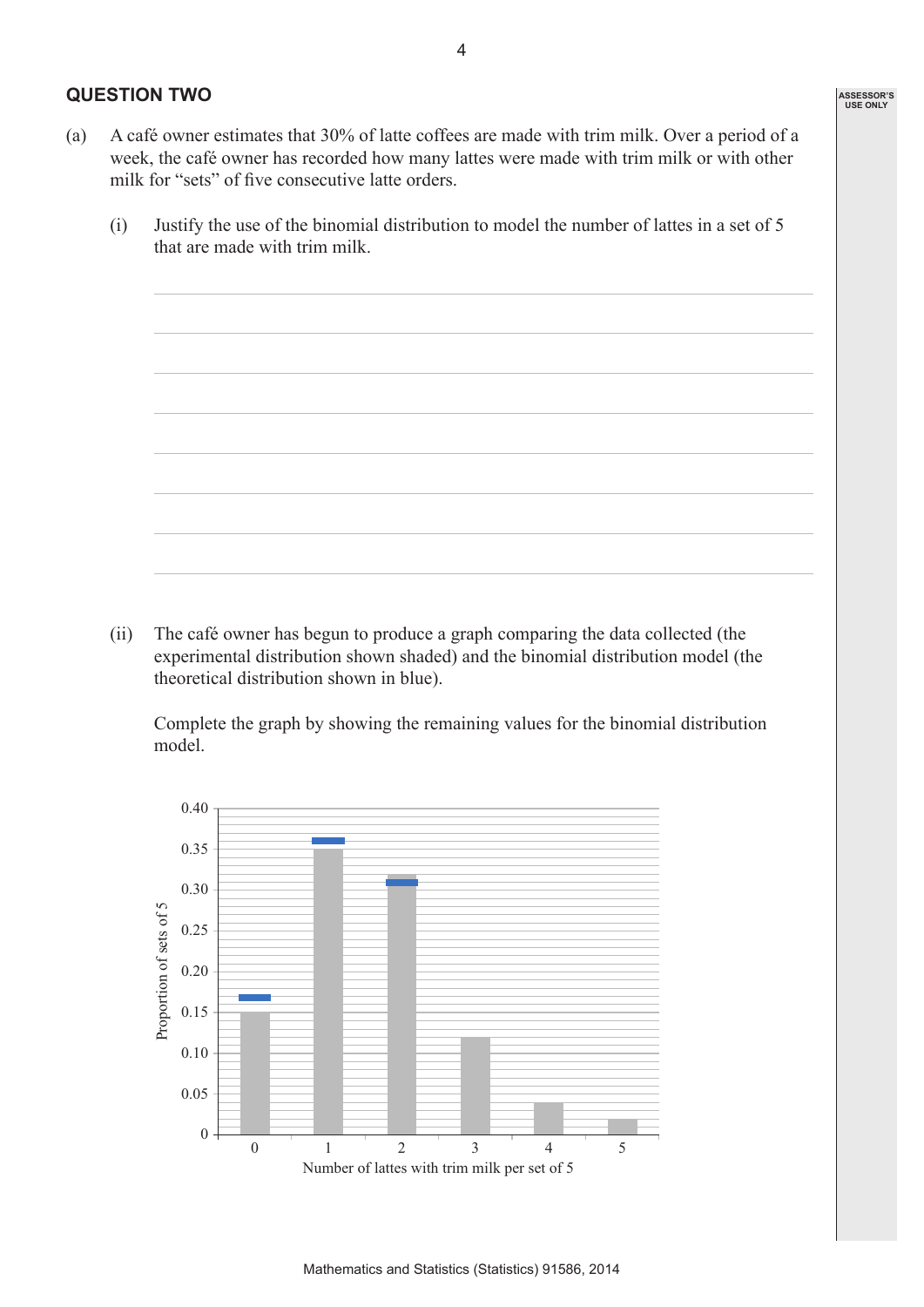| (iii) | Discuss what conclusion(s) the café owner could draw from the completed graph on<br>page 4.                                                                         |
|-------|---------------------------------------------------------------------------------------------------------------------------------------------------------------------|
|       |                                                                                                                                                                     |
|       |                                                                                                                                                                     |
|       |                                                                                                                                                                     |
|       | The mean number of phone orders for coffee per hour received by the café is 4.6.                                                                                    |
| (i)   | Using a suitable probability distribution model, calculate the probability that the café<br>receives at most two phone orders for coffee over any half-hour period. |
|       |                                                                                                                                                                     |
| (ii)  | To apply the distribution used in part $(b)(i)$ , at least one assumption needs to be made.                                                                         |
|       | Identify one such assumption that may be invalid, and discuss why this is the case.                                                                                 |
|       |                                                                                                                                                                     |
|       |                                                                                                                                                                     |
|       |                                                                                                                                                                     |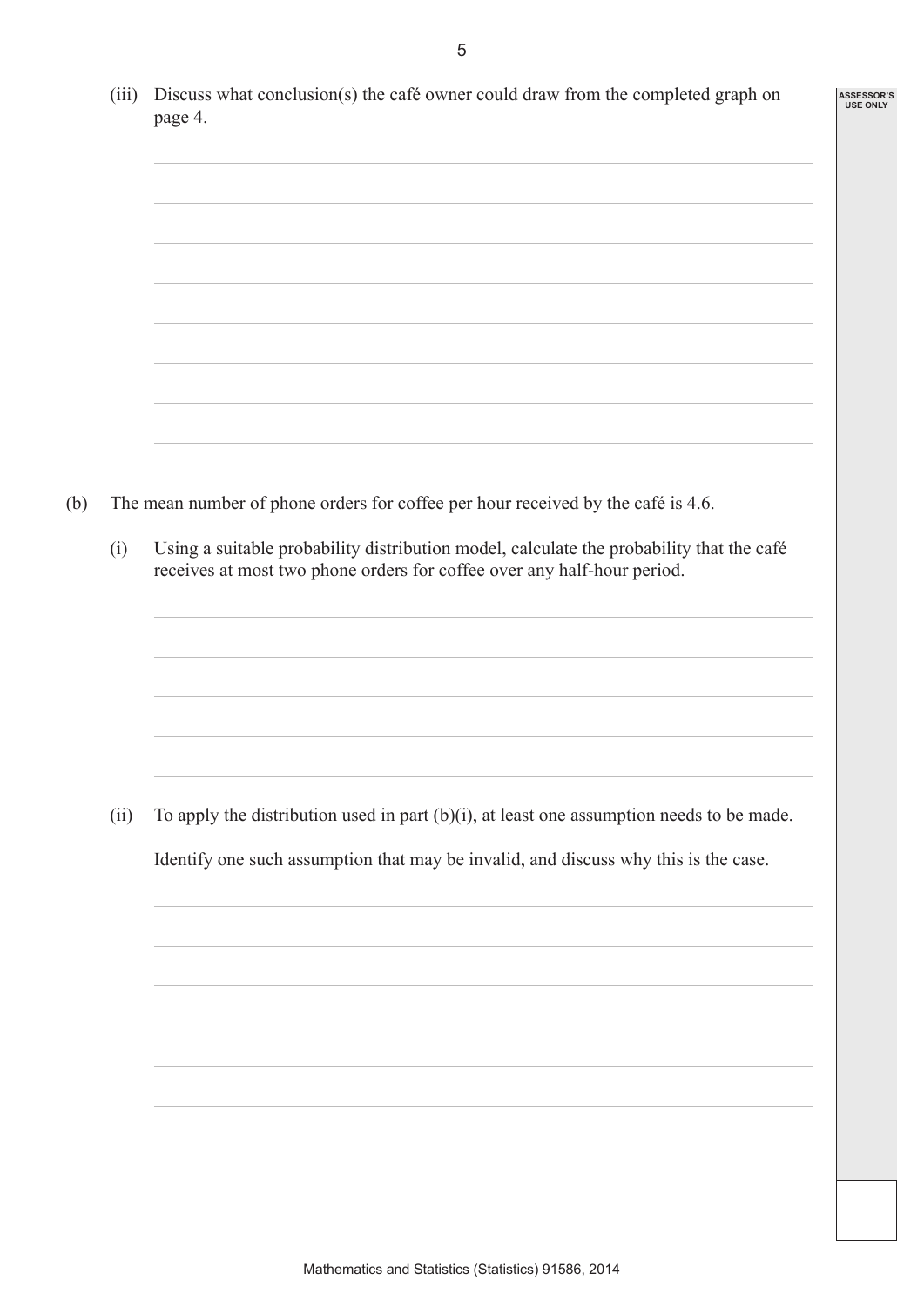# **Question Three**

(a) The table below shows the probability distribution of the random variable *N*, the number of takeaway coffees ordered by a customer.

| $P(N = n)$ | 0.49 | v. ji | v. 1 | 0.08 | $\Omega$<br>0.OZ |
|------------|------|-------|------|------|------------------|

- (i) Calculate the mean number of takeaway coffees ordered by customers.
- (ii) All customers are given a cardboard tray to carry their takeaway coffees. The cost to make each coffee, including the cost of the materials and labour, is \$1.80. The cost of a tray that can hold up to two coffees is \$0.20. The cost of a tray that can hold three to five coffees is \$0.40.

Calculate the expected cost of each takeaway coffee order.



(i) Using an appropriate model, determine the maximum amount that the café would expect 80% of customers to donate less than.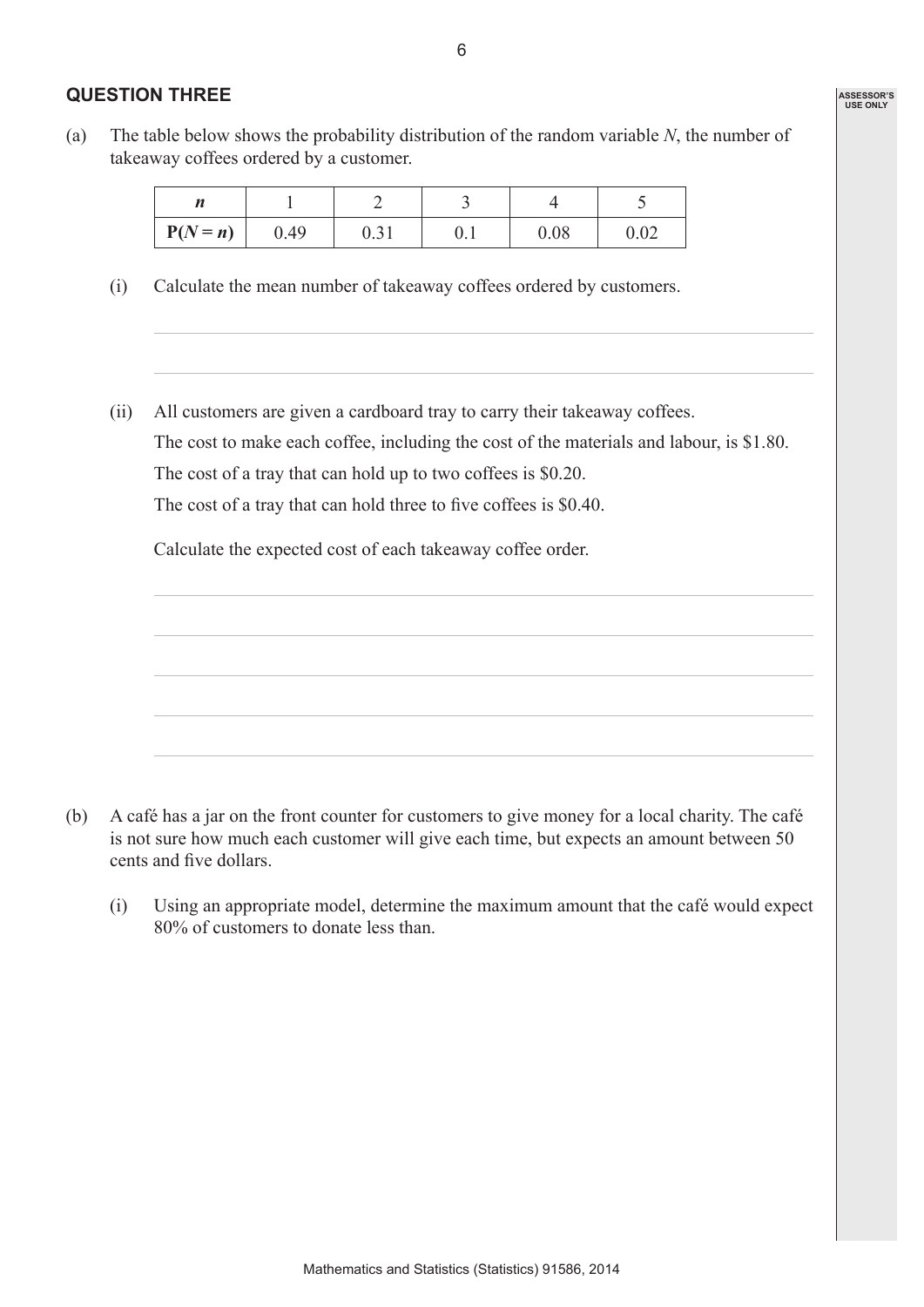#### **ASSESSOR'S USE ONLY**

(ii) Justify your selection of an appropriate probability distribution model.

(c) A company that sells coffee beans recorded the number of visits to its website in 15-minute periods over the last two months. The company found that in 96% of such periods, there was at least one visit to the website.

Calculate the probability that the website will receive more than 10 visits in any given 30-minute period.

7